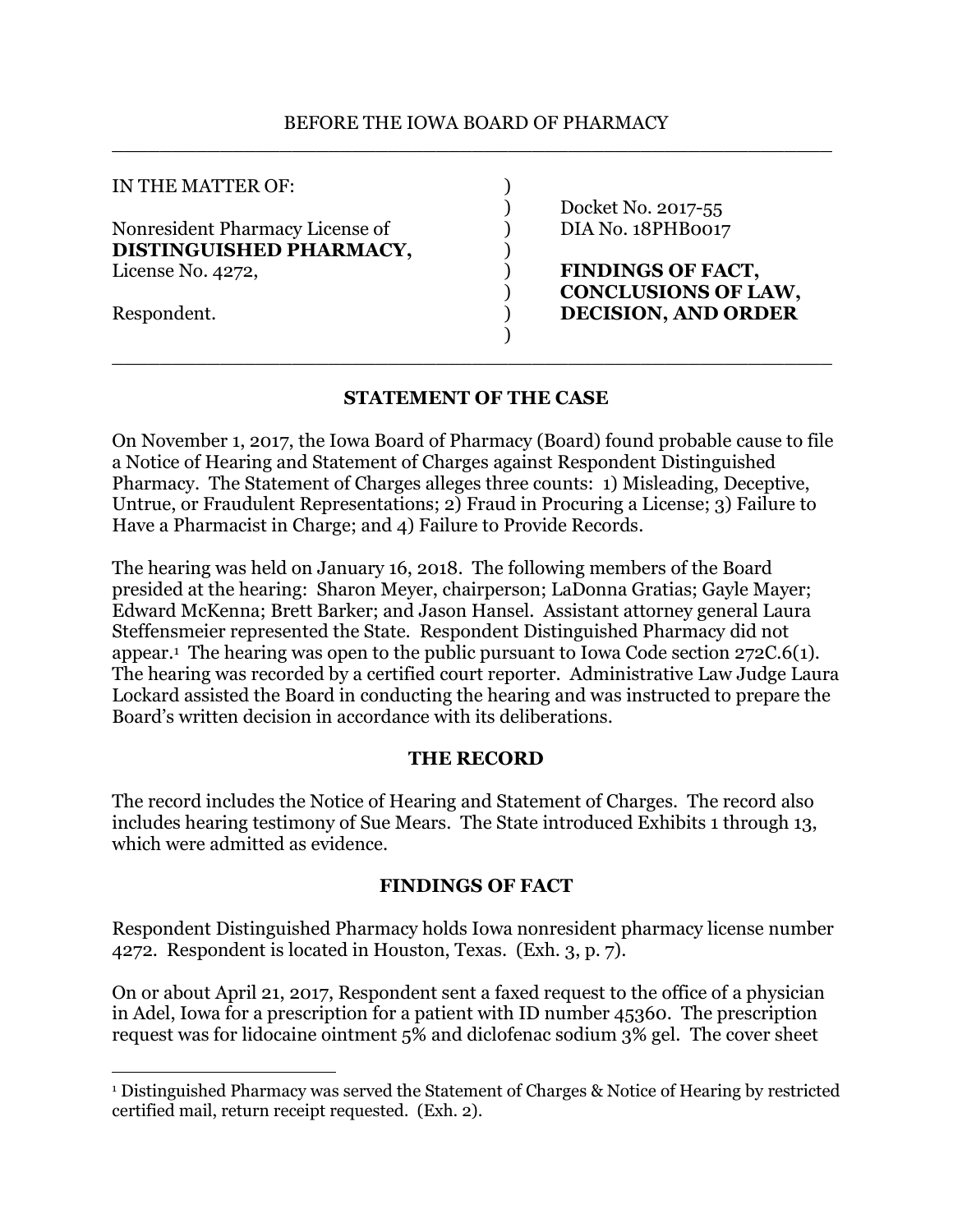sent with the fax states, "Your patient [name redacted] is requesting a refill from Distinguished Pharmacy." The included form indicates that the patient has requested and authorized Respondent to be their supplier. (Exh. 4, p. 14).

The physician's office contacted the Board on or about April 21, 2017 and reported that the clinic had received a fax from Respondent asking for authorization to dispense prescription medications for a patient who died in August 2014. Board staff instructed the clinic to refuse the prescription request and submit a copy to the Board office, which the clinic did. (Exh. 3, p. 7; Mears testimony).

As part of the investigation into Respondent, Board compliance officer Sue Mears reviewed Respondent's licensure file. Respondent was initially licensed in Iowa in April 2014. At that time, the owner was listed as Toni Ingram and the pharmacist in charge (PIC) was listed as Ezinne Ozurumba. On both the February 8, 2016 and January 17, 2017 renewal applications from Respondent, the PIC was listed as Noureen Wadhwania. Wadhwania's signature does not appear to be the same on the 2016 and 2017 renewal applications. (Exh. 5, pp. 15, Exh. 11; Mears testimony).

Mears accessed the Texas Board of Pharmacy license verification system on April 27, 2017 and saw that a different PIC, Chinenye Akor, was listed for Respondent on that system. When the Board reviewed the Texas verification system again on July 22, 2017, an update to the Texas license reflected that there was no longer any pharmacist or PIC listed. Four technicians were listed, but no pharmacists. Additionally, the Texas verification information indicated that the pharmacy had responded "no" to the question regarding whether prescriptions were shipped out of state. A Texas inspection report from an inspection that took place on February 2, 2016 lists "[n]o PIC" as an item that warranted a warning notice. Wadhwania was acting as PIC at the time of the inspection report and she signed the warning notices that were issued in conjunction with the report. Her signature on the inspection report differs from the signature that purports to be hers on Respondent's January 17, 2017 renewal application. (Exh. 3, p. 10, Exh. 6, pp. 22, 29, Exh. 7, pp. 38-39, Exh. 11).

Mears corresponded with Wadhwania by e-mail during the investigation. Wadhwania advised that she left her position as PIC with Respondent on June 3, 2016. (Exh. 3, p. 8; Mears testimony).

Mears contacted Respondent several times in an attempt to speak with the pharmacist in charge. On May 3, 2017, Respondent was informed that the PIC was not available. The representative with whom Mears spoke could not provide her with the name and email address of the PIC and transferred her to someone named Sonya, who identified herself as the "credentialing manager." Sonya stated that Respondent had a temporary PIC, Fatemeh Khajehei, who was hired on or around April 27, 2017. Mears asked when Wadhwania left her position as PIC, and Sonya responded that she did not know the exact date, but that it had been "sometime recent." Sonya reported that Respondent had been using temporary pharmacists in the interim but had hired a permanent PIC who would start work on May 8, 2017. Sonya identified the new PIC as a person with the last name Akor. Sonya could not provide the new PIC's first name. Sonya provided two e-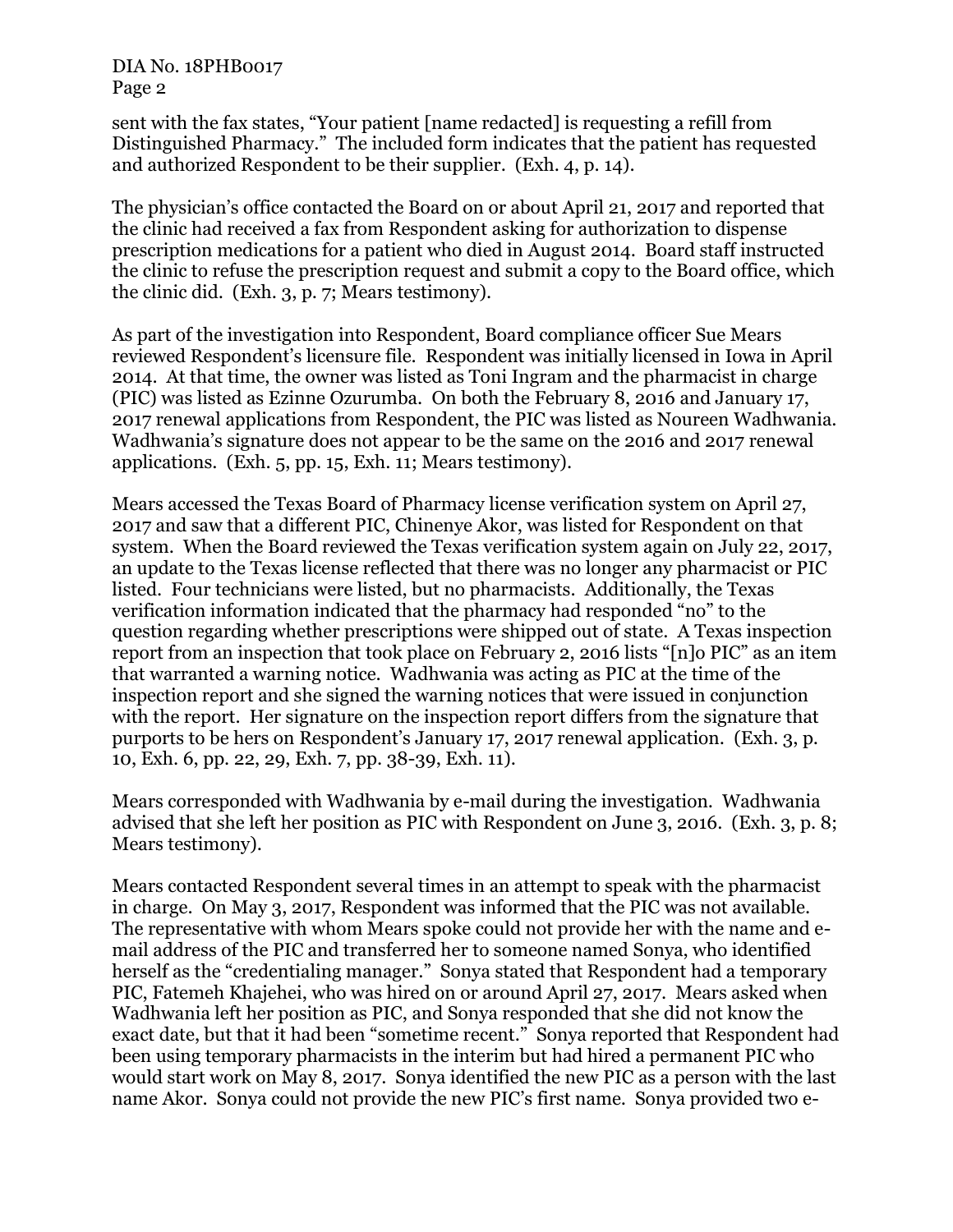mail addresses to Mears in response to an inquiry about where a request for information could be submitted. (Exh. 3, p. 8; Mears testimony).

On August 8, 2017, Mears again contacted Respondent by phone in an effort to speak with the PIC. Mears spoke with a person who identified himself as Wallace. When Mears asked to speak with the PIC, Wallace put her on hold and then stated he would need to transfer the call to the licensing department. Wallace informed Mears that she would need to call back in the afternoon, as the person with whom she needed to speak was out. Mears stated that she needed to speak with the pharmacist. Wallace put Mears on hold, then came back and stated that Respondent had a temporary pharmacist due to flooding in Houston, Texas. Wallace told Mears that Respondent's PIC was Wadhwania and identified Amanda Rechdan as the pharmacy manager. Mears asked to speak with Rechdan and was told she was not available. Rechdan did not return Mears' call at any point. (Exh. 3, p. 10; Mears testimony).

### *Records Request*

On May 3, 2017, Mears sent a notice of the complaint and request for records to the two e-mail addresses that Sonya provided on the same date. Specifically, Mears requested Respondent's dispensing history into Iowa and information regarding Respondent's PIC and staffing changes that had occurred in that position. A notice of complaint and opportunity to respond was also sent by certified mail to owner/director Mohamed Mokbel at his address of record. That letter was returned to the Board as unclaimed. (Exh. 3, p. 8; Mears testimony).

As of July 21, 2017, Respondent had not responded to the notice of complaint and request for records. The e-mail sent to one of the addresses that Sonya provided was read on May 3, 2017 at 4:16 PM. A second records request was sent by e-mail on July 22, 2017. That request was read on July 24, 2017 at 1:31 PM. Additionally, Mears received a text message from Mokbel on July 24, 2017 requesting a copy of the unsolicited prescription request that began the investigation. Mears responded that a copy had been sent to both of the e-mail addresses provided. (Exh. 3, p. 9).

Mears attempted to call Mokbel on August 8, 2017 and left a voicemail message. Mears asked for a return call and reminded Mokbel that two records requests had gone unanswered. Mears reminded Mokbel of the pharmacy's responsibility under the Board's rules to provide the records requested. Mokbel did not return the call. (Exh. 3, p. 10).

# **CONCLUSIONS OF LAW**

# *Count I: Misleading, Deceptive, Untrue, or Fraudulent Representations*

The Board's regulations provide for disciplinary sanctions where a licensee has knowingly made misleading, deceptive, untrue or fraudulent representations in the practice of pharmacy or engaged in unethical conduct or practice harmful or detrimental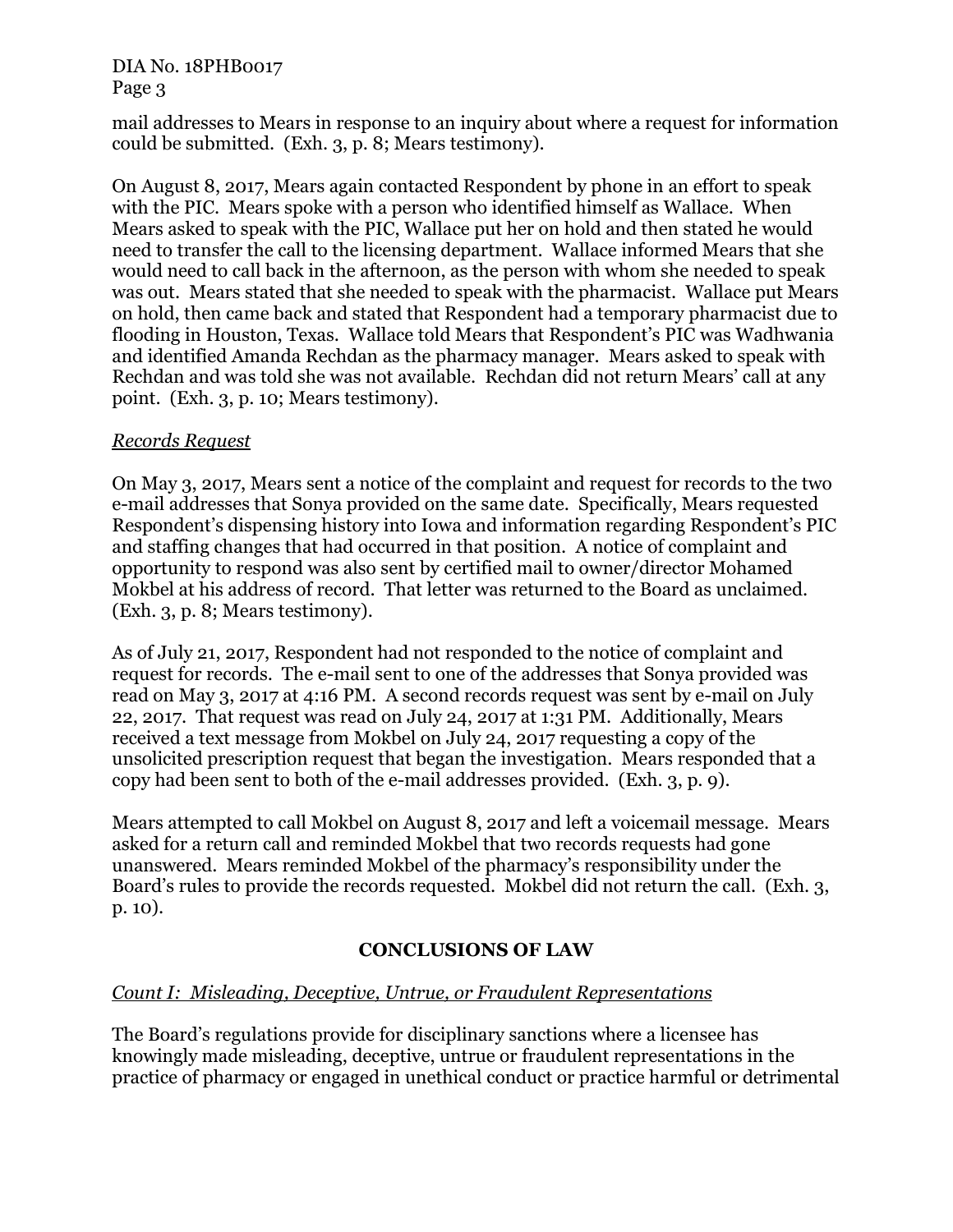to the public.2 This count arises from the allegation that Respondent requested a refill for a patient who died in 2014. The evidence reflects that Respondent represented to the physician's office in April 2017 that the patient had requested a refill and had authorized the pharmacy to be his or her supplier. This information was clearly false, as the patient at issue died in 2014. The pharmacy did not respond to the Board's request for information and there is no information to suggest any legitimate reason for this misstatement. Under these circumstances, a violation has been proven.

## *Count II: Fraud in Procuring a License*

The Board's regulations provide for disciplinary sanctions upon a determination that a licensee has committed fraud in procuring a license. Fraud in procuring a license includes intentional perversion of the truth in making application for a license to operate a pharmacy doing business in the state of Iowa. It includes false representations of material fact which should have been disclosed when making application.<sup>3</sup>

In its 2017 renewal application, which was received by the Board on January 17, 2017, Respondent listed Wadhwania as the pharmacist in charge. The credible evidence demonstrates that Wadhwania ended her employment with Respondent as PIC on June 3, 2016. The signature that purports to be Wadhwania's on the January 2017 renewal application does not appear to be the same signature as Wadhwania's signature on the Texas inspection report or Respondent's 2016 renewal application. Respondent falsely represented on its January 2017 renewal application that Wadhwania was its PIC, despite the fact that she had not been employed by Respondent for over six months. This false representation of material fact constitutes a violation.

# *Count III: Failure to Have a Pharmacist in Charge*

The Board's regulations require that there be at least one professionally competent, legally qualified pharmacist in charge in each pharmacy.4 The pharmacist in charge is responsible for working cooperatively with the pharmacy owner or license holder and all staff pharmacists to ensure the legal operation of the pharmacy, including meeting all inspection and other requirements of state and federal laws, rules, and regulations that govern the practice of pharmacy.<sup>5</sup>

Respondent has not filed any information with the Board naming a new pharmacist in charge since the January 2017 renewal application was filed. That application named Wadhwania, who was not at that time actually serving as PIC for Respondent. Various representatives of Respondent provided conflicting information during the Board's investigation regarding Respondent's current PIC. The Texas license verification site showed that Respondent did not have a PIC as of August 2017. Under these circumstances, the Board concludes that Respondent is not in compliance with the

<sup>4</sup> 657 IAC 6.2.

 $\overline{a}$ 

<sup>2</sup> 657 Iowa Administrative Code (IAC) 36.6(3).

 $3657$  IAC 36.6(1).

<sup>5</sup> 657 IAC 8.3(1).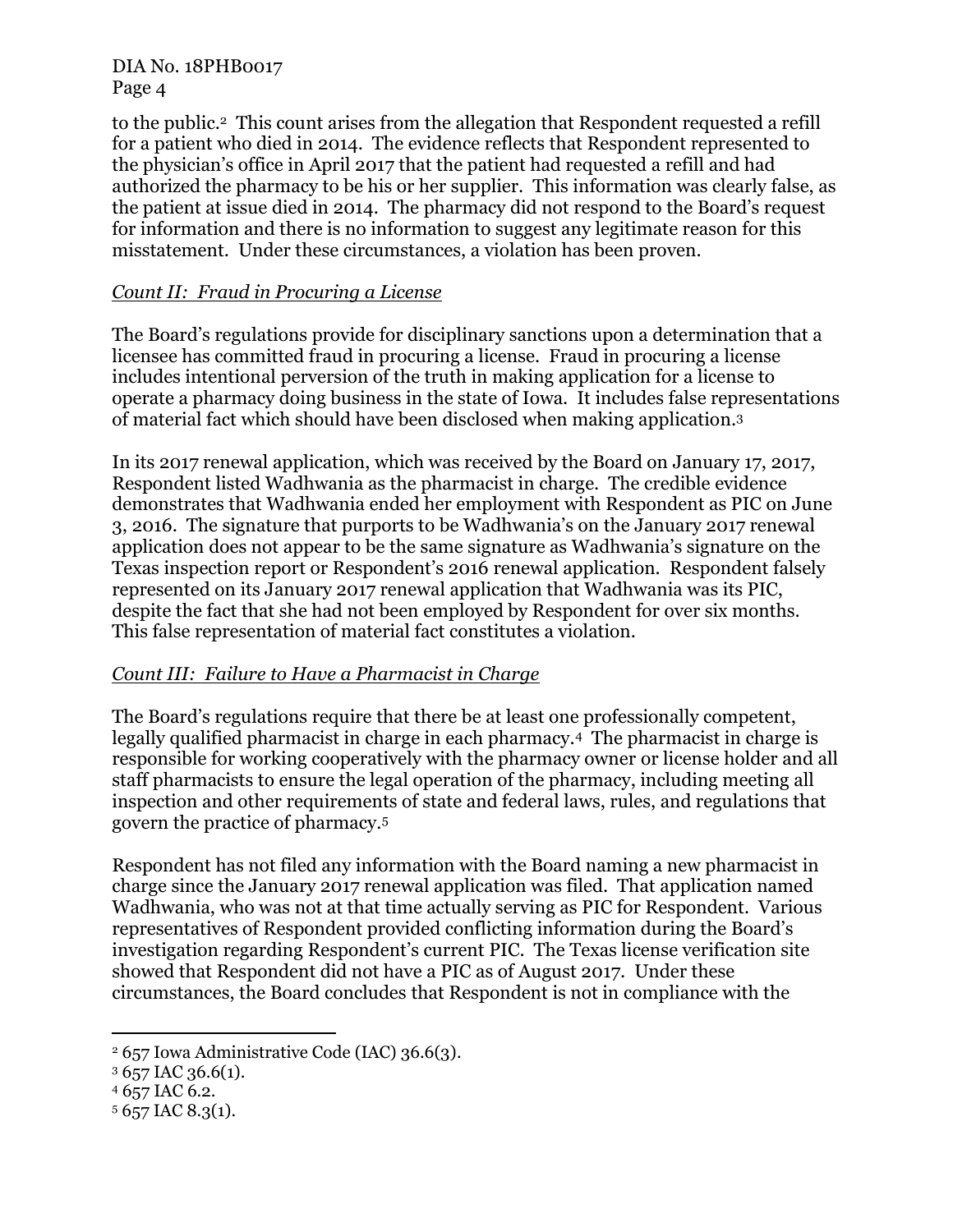Board's requirement of having at least one pharmacist in charge. A violation has been proven.

# *Count IV: Failure to Provide Records*

The Board's regulations provide for disciplinary sanctions upon a finding that a licensee failed to timely provide to the Board or a representative of the Board prescription fill data or other required pharmacy or controlled substance records.6 During the investigation, the Board requested that Respondent provide information and records regarding fill data into Iowa and regarding its pharmacist in charge. Respondent never provided such records. Under these circumstances, a violation has been proven.

### *Sanction*

The Board may consider a number of factors in determining the nature and severity of the disciplinary sanction to be imposed when a violation is established, including the relative seriousness of the violation as it relates to assuring a high standard of professional care; the facts of the violation; any extenuating circumstances; number and seriousness of prior violations or complaints; whether remedial action has been taken; and any other factors that reflect upon the competency, ethical standards, and professional conduct of the licensee.<sup>7</sup>

In this case, the Board has considered the totality of the violations proven. Respondent requested authorization to fill a prescription for a deceased patient and has subsequently provided no explanation of its conduct. In conjunction with this irregularity, Respondent has provided false information about its pharmacist in charge and, in fact, does not currently have a pharmacist in charge. Respondent failed to appear for hearing and explain its actions or any potentially mitigating circumstances. The combination of fraudulent representations in pharmacy practice with the lack of any pharmacist in charge ensuring compliance with applicable laws and regulations is particularly troubling. Additionally, Respondent has affirmatively misrepresented the status of its pharmacist in charge and attempts to clarify whether Respondent has a pharmacist in charge – or any pharmacists for that matter – have been met with resistance and misinformation. While there is no evidence that this licensee has any prior violations, the seriousness of the present violations is such that the lack of previous violations does not mitigate the licensee's conduct. The Board has determined that revocation is necessary in order to protect the public interest.

 $\overline{a}$ 

 $6$  657 IAC 36.6(33).

<sup>7</sup> 657 IAC 36.1(3).